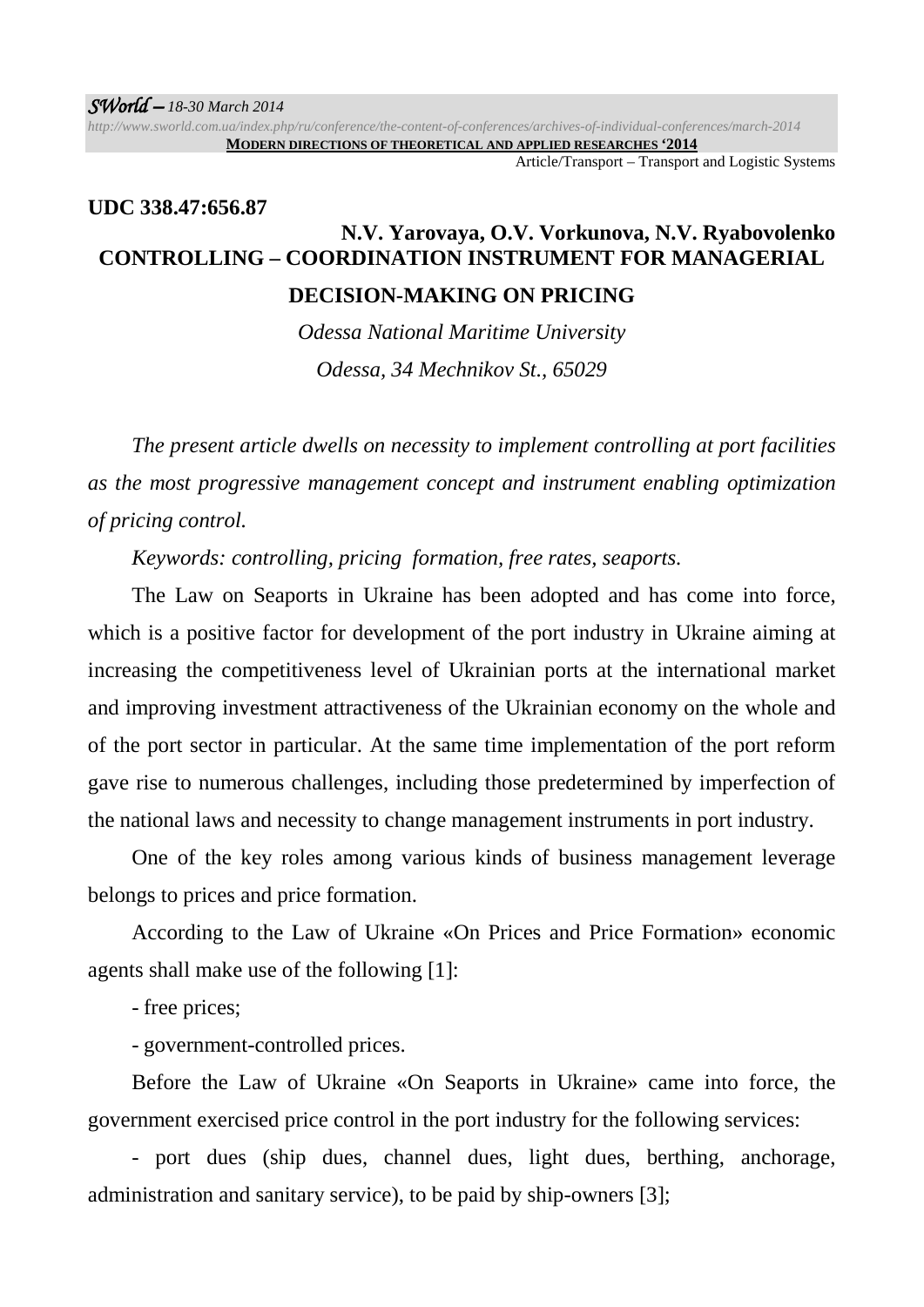- work package tariffs on processing of foreign trade and transit cargoes at sea and river ports (at berth): lump sum rates on cargo handling operations, payment rates for use of berths for transshipment of cargos carried out by customers and at their expense; ice dues collected from cargo owners, etc. [5];

- dues and charges for services provided to foreign-going vessels at seaports (berths) of Ukraine (pilotage, tariff for vessel traffic management service, mooring tariff, tariff for tug-boat service, tariff for use of floating facilities, payment for agency services, supervisory reward), collected from ship-owners.

Other services not listed in the regulations [3;5], as well as cargo storage service have been offered at free rates .

Article 21 of the Law of Ukraine "On Seaports in Ukraine" stipulates the following [2]:

1) Tariffs for specialized services offered at seaport by natural monopolies and services, payment for which is included in imposed port dues, shall be subject to government control exercised by the national committee for government transport control. The Cabinet of Ministers of Ukraine shall determine the list of such specialized services;

2) Tariffs for services, other than the above, shall be free and shall be stipulated in an agreement between the economic agent offering respective services and the customer.

Stevedore services have not been included in such a list, and according to the Law of Ukraine «On Seaports in Ukraine» prices for such services shall not be subject to government control and may be formed on a free basis.

The Resolution of the Cabinet of Ministers of Ukraine (CMU) № 1544 of 12.10.2000 was repealed by the CMU Resolution № 407 [4] of 03.06.2013. The Order No. 316 of the Ministry of Infrastructure of Ukraine (MIU) of 27.05.2013 does not contain any significant changes in comparison with the previously valid CMU Resolution № 1544. Collection procedure and rates of port dues have remained the same.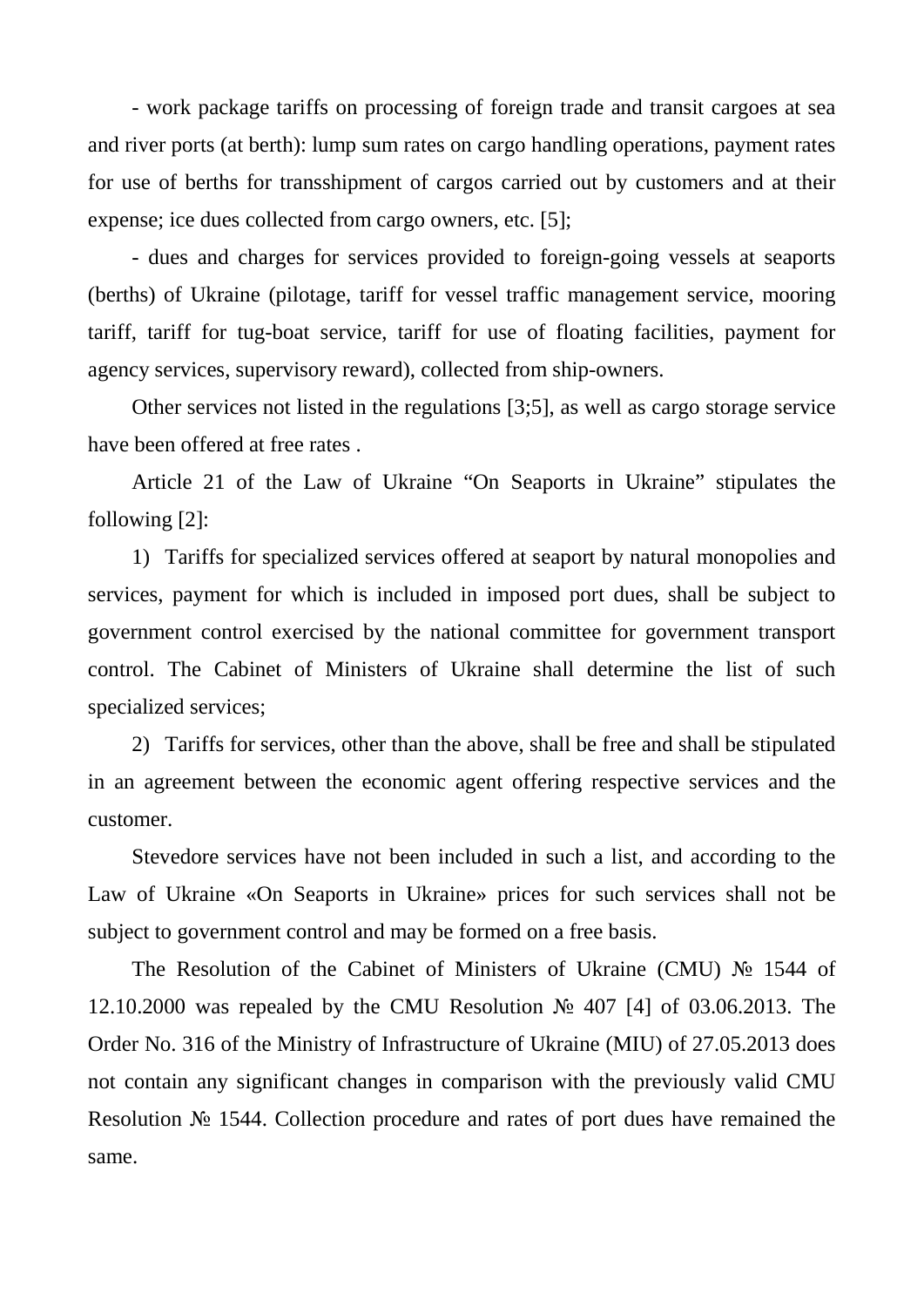However, it is worth dwelling on the situation with tariffs on cargo handling operations, ice dues, and other dues and charges collected from ship-owners.

In accordance with the Article 21 of the Law of Ukraine «On Seaports in Ukraine», Orders of the Ministry of Transport of Ukraine (MTU) under № 392 of 31.10.1995 and № 214 of 27.06.1996 have become void for all seaports, other than fishing ports, whereas the MTU Order № 392 of 31.10.1995 is still valid for river ports.

However, no regulations repealing the above orders at seaports have been published. To date, there are projects for repealing the MTU Orders No. 392 and No. 214 for seaports [8; 9] published at the web-site of the Ministry of Infrastructure of Ukraine. Thus, there is duality in regulations stipulating rating of port services.

On the one hand, rates for a number of services not subject to government control according to the Law of Ukraine «On Seaports in Ukraine» may be determined by business entities independently, and on the other hand, all businesses should conform to the rules stipulated in the Tariff Book approved by the MTU Order No. 392 of 31.10.1995, since it is a valid regulation.

In this connection, a number of stevedore companies apply work package tariffs on processing of foreign trade and transit cargoes at sea and river ports (at berth) following the Tariff Book approved by the MTU Order № 392.

However, one should not forget that management of any stevedore company is entitled to impose free rates on cargo handling operations, which can possibly create a situation, when different charges will be imposed on transshipment of cargos of the same description at neighboring berths of the same port depending on the operating agent. So, it is difficult to define feasibility and efficiency of such a reform, especially in the view of social consequences. Thus, there is a conflict of laws relating to imposition of rates at Ukrainian ports, which requires standardization of the national laws.

In the second half of 2013 experts from the State Enterprise «Administration of Ukrainian Seaports» (SE AUS) commenced work on development of pricing techniques for the port industry. So the rate calculation technique for icebreaking is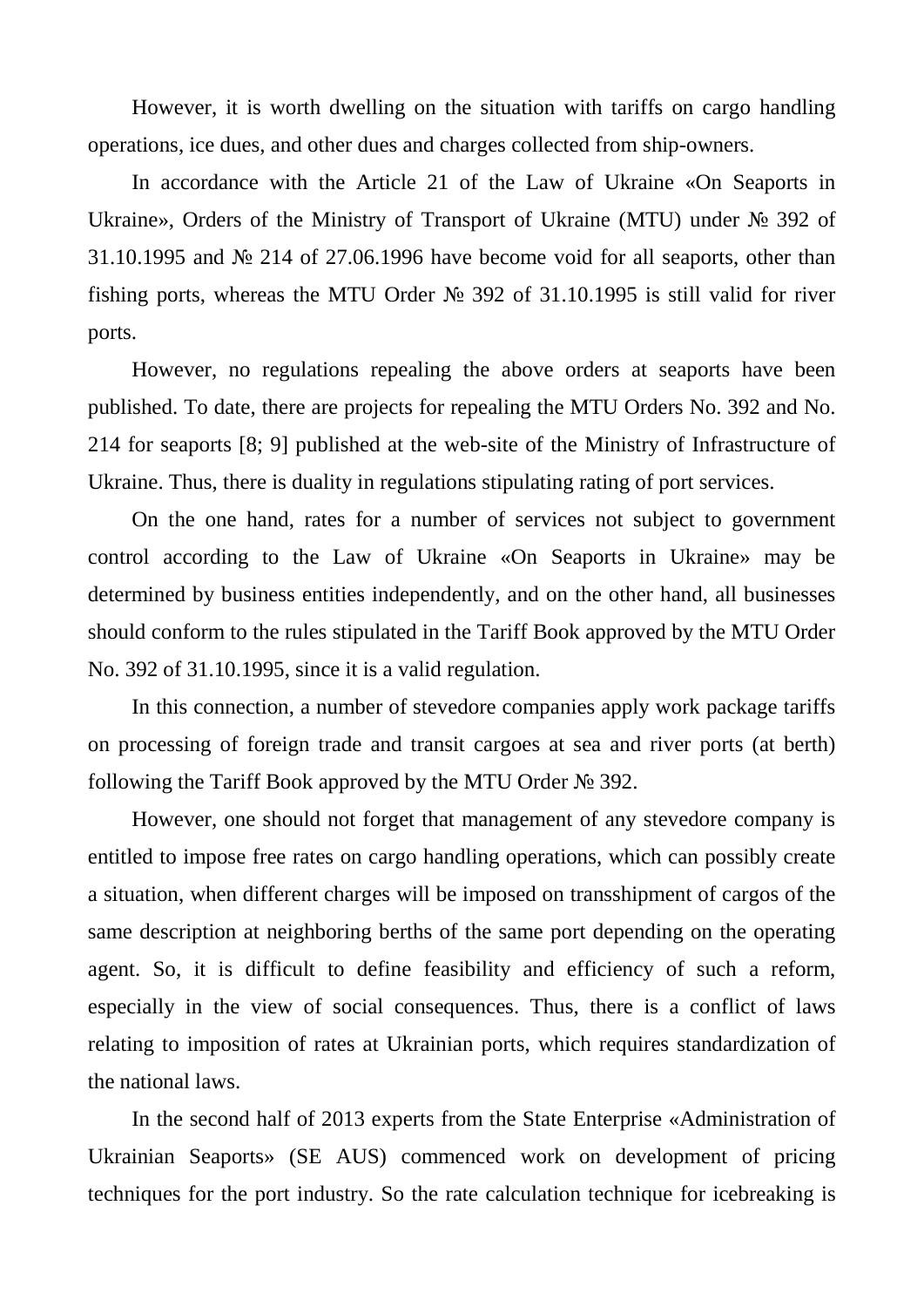being developed. The new schedule of ice dues will be different from the previous one. In the previous years ice dues were collected from cargo owners, rates depending on cargo traffic during compulsory ice campaign or actual ice campaign (announced by the harbour master). And according to the new technique, ice dues will be collected from ship owners depending on vessel unit (the way it is done with port dues).

Special attention should be given to charges for mooring easement. According to the Law on Ports there are basic organizational and legal forms and mechanisms for businesses in port industry. The Law stipulates a list of agreements, which can be a ground for business activities connected with use of port infrastructure and implementation of investment projects. Such a list includes both previously used mechanisms (lease, joint activity) and a concept of concession, totally new for the port sector, as well as other types of agreements drawn up on the ground of special procedures defined by the laws of Ukraine [2].

After the Law on Ports has come into force, easement agreement was defined as a basic mechanism for attraction of investors, due to time-consuming and complex nature of drawing up lease and concession agreements.

On June 12, 2013, SE AUS approved an order under № 6 «On Mooring Easement Rating (mooring infrastructure) for berths on books of the SE AUS». Special tariffs are applied to use of berths for transshipment of fluid cargo. Easement payment schedule approved by the order of the SE AUS does not allow for volumes of actual transshipment, seasonality, or any other factors having an impact on the scope of cargo traffic.

Current management conditions at Ukrainian seaports call forth numerous problems and issues caused by both external and internal factors. Complexity of the situation lies in fundamental reorganization of the port sector. Basic reorganization element shall be termination of all existing state-owned seaports and creation on their basis a two-level state-owned port infrastructure with distribution of managerial functions and provision of port services (stevedore functions).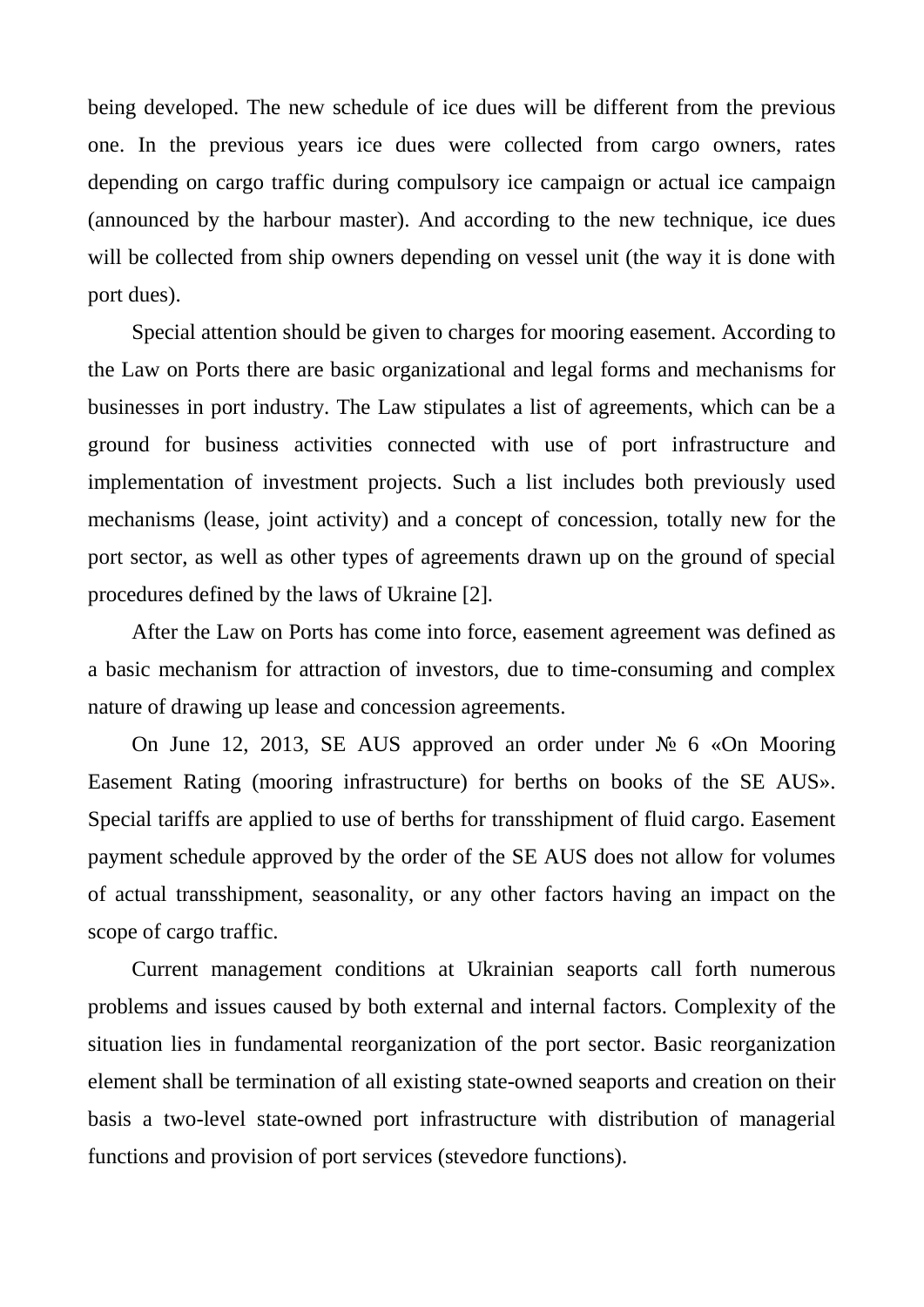SE AUS, consisting of the central administration in Kiev, operation office in Odessa, 18 branches at seaport administrations, Delta-Lotsman (pilot) affiliate and Search and Rescue at Sea affiliate, shall be vested with managerial functions.

In the course of businesses' adjustment to new management conditions, the significance of pricing policy shall increase, and objective necessity to make adequate managerial decisions on price application comes forward, which can be done only if there are available operating data on internal capacity of the business entity and external situation on the market at the time of decision-making. Based on foreign experience, it is safe to say that price formation control can be optimized through implementation of controlling system at the business entity.

Controlling is generally defined as a system of business management aimed at accomplishment of operative and strategic goals and achievement of specified results, and consisting of informational support, planning, control and analysis.

The main purpose of controlling is focusing management process on business goal achievement. Tasks of controlling are as follows: planning, record keeping, control and regulation. To fulfill specific tasks, controlling ensures performance of the following functions:

- definition of business goals in qualitative and quantitative terms, choice of criteria for evaluation of achievements (*definition of goals*);

- determining strengths and weaknesses, opportunities and threats (SWOTanalysis) of a business entity, developing business strategy, business plan as a quantitative expression of business goals with indication of ways to achieve them *(planning)*;

- providing for operation record-keeping of financial and economic activity of a business entity *(operation records management)*;

- dataflow integration for minimizing degree of uncertainty *(dataflow integration)*;

- tracking processes taking place in a business entity in real time through drawing up operation reports on business results for maximum short periods, comparison of obtained results with the planned ones (*monitoring*);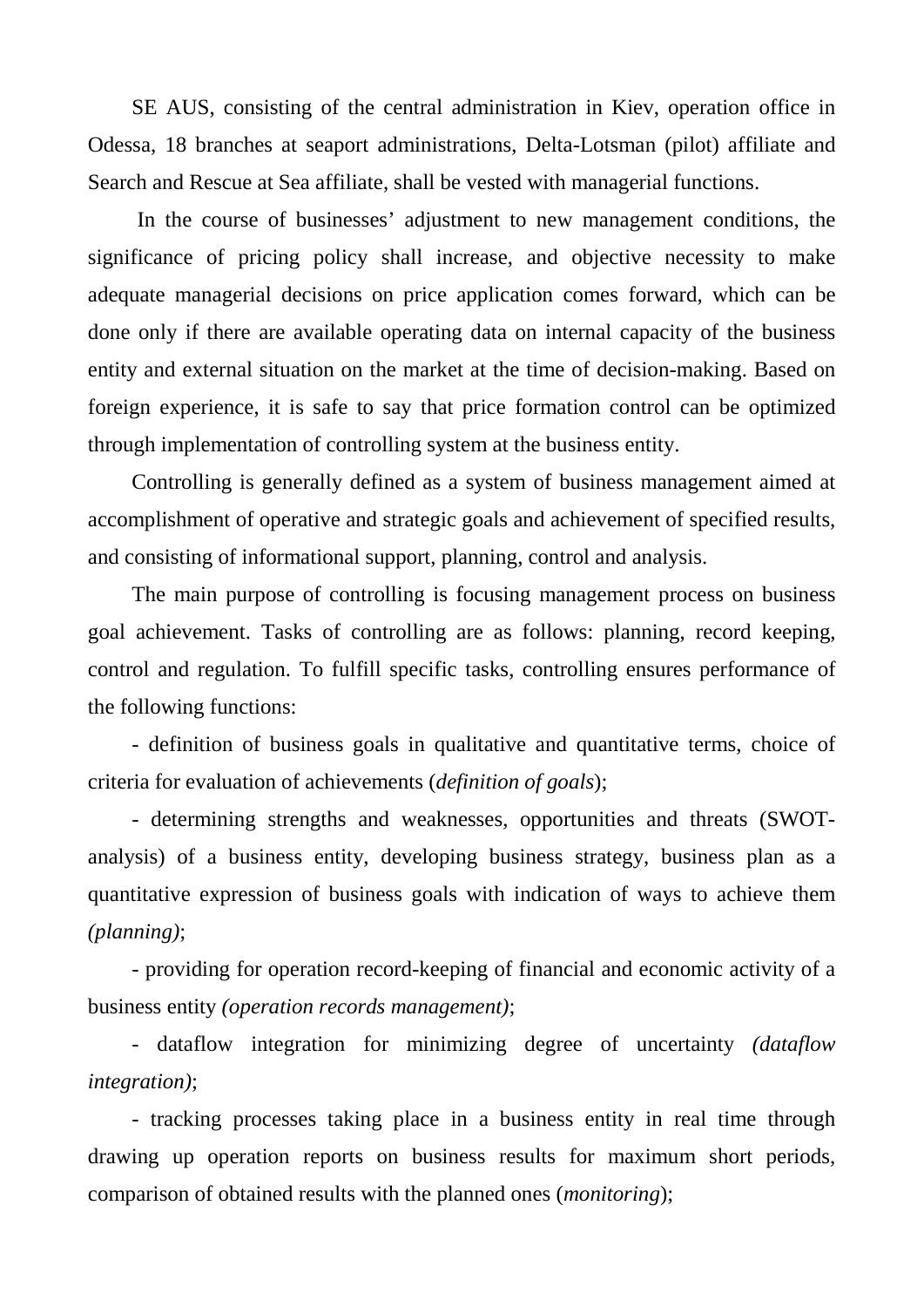- evaluation of business performance in comparison with planned performance, analysis of opportunities for achieving planned objectives *(plans, results and deviations analysis)*;

- recording and evaluation of facts occurring in the business entity *(control)*.

Business entities in Ukraine enjoy support of certain controlling functions, however there is no interconnection, and hence there is no controlling system per se.

Adequately developed controlling system would address the following issues in the business entity [6]:

- sorting dataflow, enabling timely receipt of data concerning additional profits and eventual losses while providing specific services;

- minimizing risks of making non-optimal managerial decisions on the whole and regarding price formation in particular;

- ensuring feasibility of strategic plans, increasing efficiency thereof, optimizing pricing policy;

- exposing economic reserves and releasing additional resources;

While implementing controlling mechanism and performing controlling functions, one might expect optimization in the following:

- improvement of payment discipline, and, as a result, increase in turnover of funds, decrease in the scope of credit resources, savings on costs, profit from investment of released financial resources;

- creation of reserve funds, prevention of speculative damages and inefficient use of funds;

- prevention of penalties, decrease in operation expenses, audit expenses, and probability of negative consequences;

- increase in labour capacity and release of economic resources.

Implementation of controlling system in the port industry as a totality of modern management techniques and instruments required for anticipation of future threats and achievement of predictable prospects based on the system of adjustment to constantly changing conditions, shall facilitate improvement in efficiency of both price formation and the overall process of economic activity management.